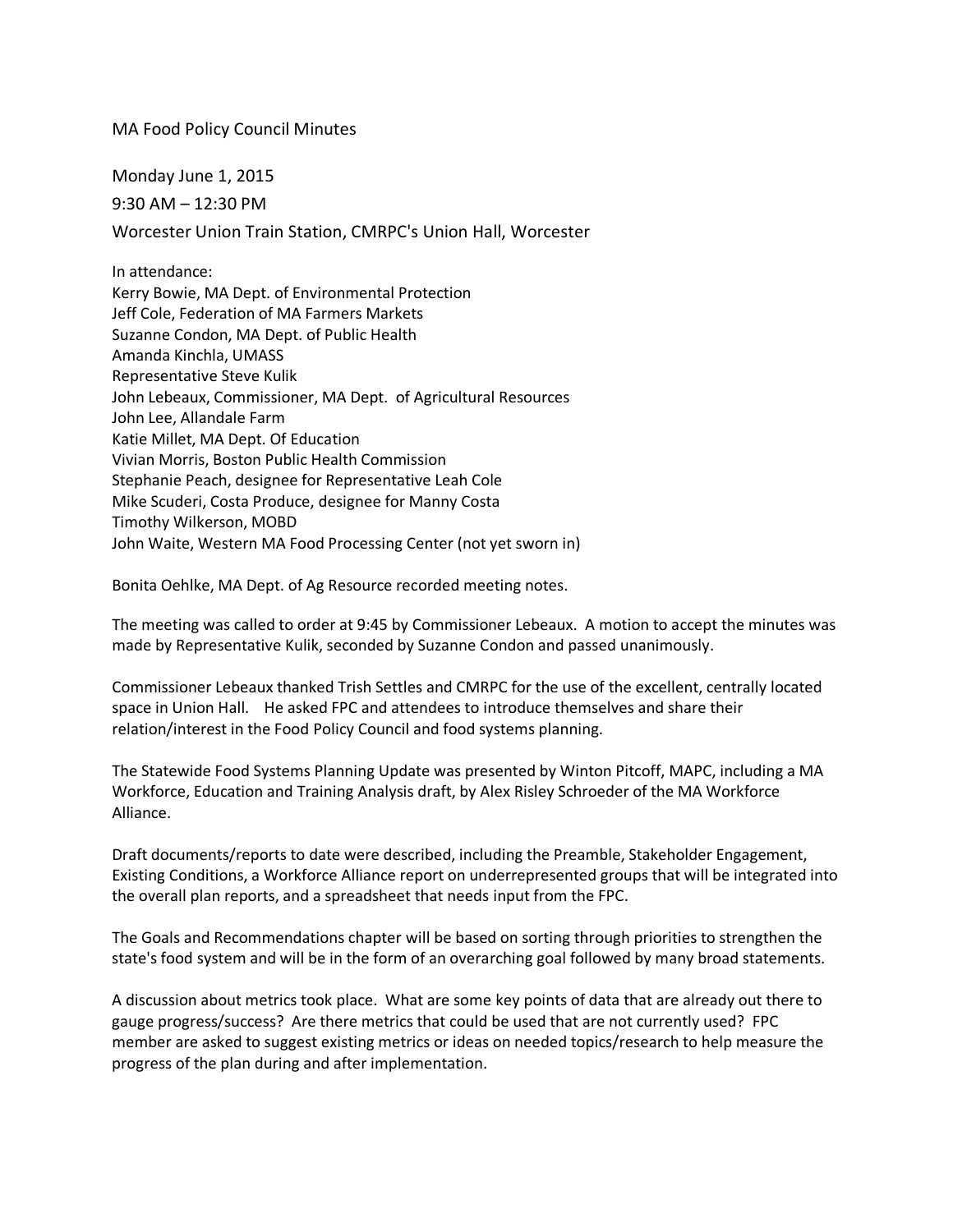The first draft of the plan reflects the outcome of the robust process, including public forums and interviews that have occurred. Some information may be represented as a minority opinion, but is included as an important as part of the education and planning process overall as well as to not lose the positions of advocates who have been at the table so far. Therefore these elements and the diversity of input will remain in the planning documents. Once it goes to public review, the FPC and Working Groups will start refining the information.

Recommendations are being developed based on the external engagement process. Some examples are:

To optimize wholesale/institutional sales/markets. Can procurement contracts be standardized for state and municipal sales? Many of our neighboring states require the purchase of local food where as in MA it's not.

Remove the sales tax exemption for sugary foods and move the funds to the Food Trust or similar work to enhance consumption of local farm products.

Work with the AG on enforcing truth in advertizing laws re sales of local food.

Review regulations such as the state commercial plumbing as it relates to agriculture. Can regulators work more closely with nonprofit and Technical Service Providers as soon as new regulations are promulgated? Can assistance to and training for local BOH re: ag issues be assisted by Ag Commissions? If regulations about poultry are being changed input should be solicited/incorporated from local small poultry businesses.

Educating consumers regarding diet and health and the declining UMASS budget over the past several decades are important issues.

Reinvesting in the MA Grown and Fresher program while support the Buy Local campaigns. Get funding for professional marketing direction.

More research would be helpful e.g. a map of all the food expenditures in all of the state agencies in relation to the goals of the food plan, with resulting evaluation on how resources could be reallocated to support the food plan.

The MA Food Systems Planning draft will be publically released on October 23, to be reviewed on-line. Comments will be integrated and then an updated version presented to the FPC in December for review and a final plan due December 28th.

Alex Risley Schroeder provided an update on her work relating to jobs and sustainability, education, training and workforce development regarding identifying career pathways around food systems work. For example, starting with culinary training at a community college and finishing up at UMASS could lead to a job as a food scientist. The report broadly describes topics in workforce development in a system, with food as the defining topic. Point of the report is to share the information and then connect with workforce development professionals. MA farming has a very seasonal employment system. This makes it difficult to support a family. These jobs are often held by migrant workers and it is challenging to find local workers. The seasonal worker issue is also important for food processing sector.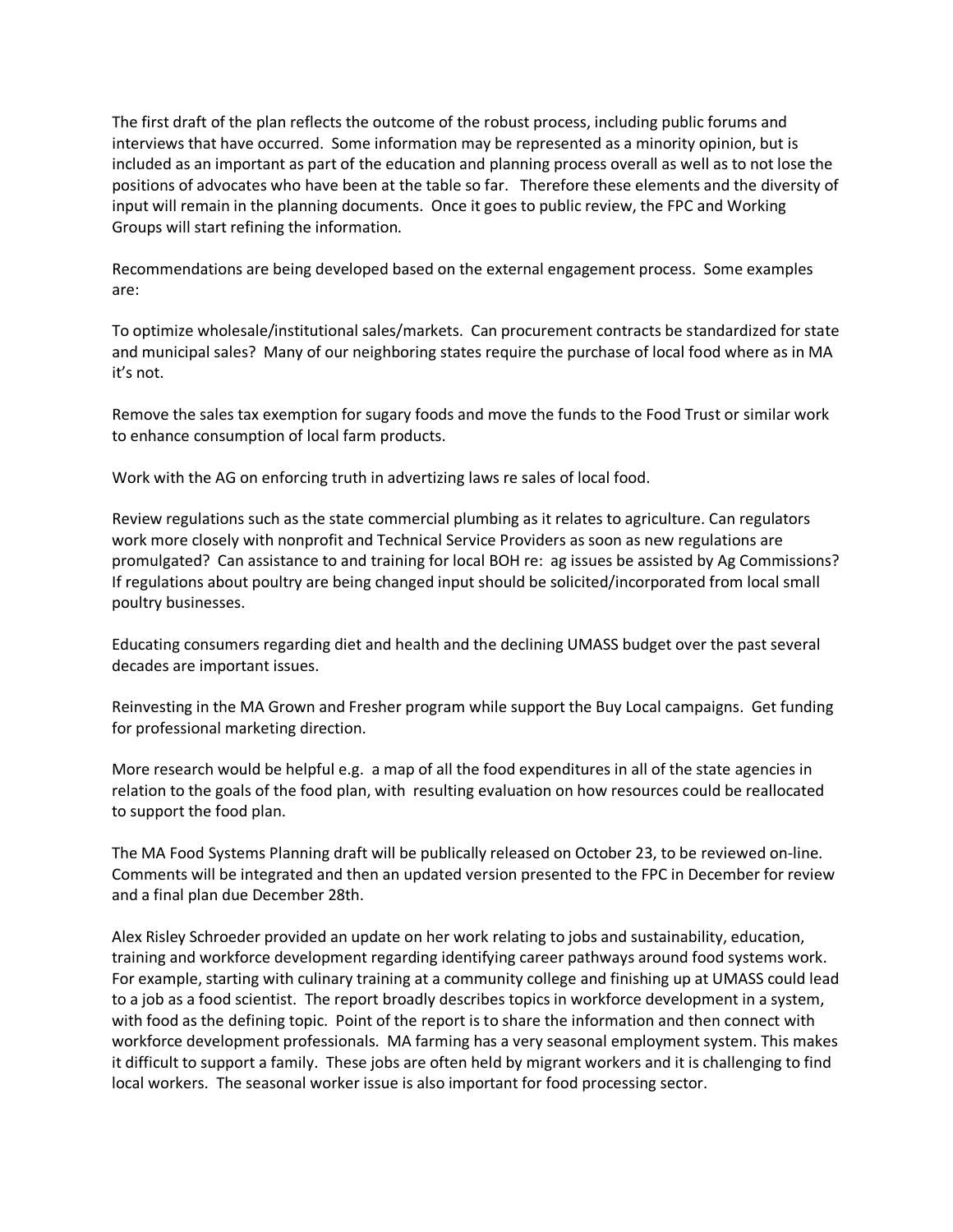The report also looks at future demand for food sectors jobs and external impacts for example by federal oversight on transportation and regulations on truck drivers delivering food. Distribution costs are predicted to increase, because of fewer truck drivers.

Home Economics education interest continues to surface, which could be met through a "modern grange."Technical assistance for those starting food systems businesses is important.

There are challenges around regulations, sometimes not solved at the state level. The state is currently reviewing regulations.

Creating jobs that don't pay living wages will impede the ability to grow a robust local food economy. Yet if it was easy, it would already be done.

A FPC member mentioned a focus across the state on career centers, voc schools, institutions in a more cohesive way to educators. For example, the North Shore Community College is supporting casino job development by preparing the workforce. The FPC was reminded to review social status data relating to race to be sure that the plan includes a transformational perspective.

Another FPC member appreciated the thought to integrate farm workers and food processing training to match the skill sets needed when UMASS who gets inquiries from food businesses. UMASS could play a role in the future.

Discussion on the implementation of the plan: What comes after the plan is written? All are eager for a unifying network to keep this together as a plan. Who is going to hold the vision of the plan, measure tracking, and implementation and moving forward? Who will fund the network of collaborators? What will it looks like and how will it be governed? Who decides on priorities: The FPC or the executive committee, or a public or private office or state agencies? Should there be additional seats on the FPC, perhaps from the former Alliance? Should the FPC meet more frequently? Should there be a food and ag caucus in the legislature? If implantation is independent of the FPC how would organizations connect with the FPC? Funders would like to get a sense of some implementation models and direction, to possibly be a part of their December funding dockets.

FPC members discussed a priority to keep these issues on the front burner. There were thousands of voices brought together across agriculture and a huge opportunity to think about ag, food, farming and to bring the legislature together to get something accomplished. In the past, the process was basically land based and is much wider now and a voice is needed that keeps these topics in the public sector. We have so many good organizations already doing good work we don't need a new big group. A focus on networking, communication and support of existing groups in order to strengthen the food plan agenda is important. Leadership needs to be supported and redundancy avoided so that priorities don't disappear.

Some setting of priorities should come from the FPC. Some priorities will be straight forward while others point to continued networking, pending legislation and future legislation. Priorities will fit into buckets of some sort, without a right way to parse it out. There will be the over arching values to hold the priorities up against. Other elements will be education and monitoring based on metrics derived from setting goals and measuring progress. At the public sector level, - everyone has a huge workload and counterparts within different agencies don't always connect, but connections will be helpful .